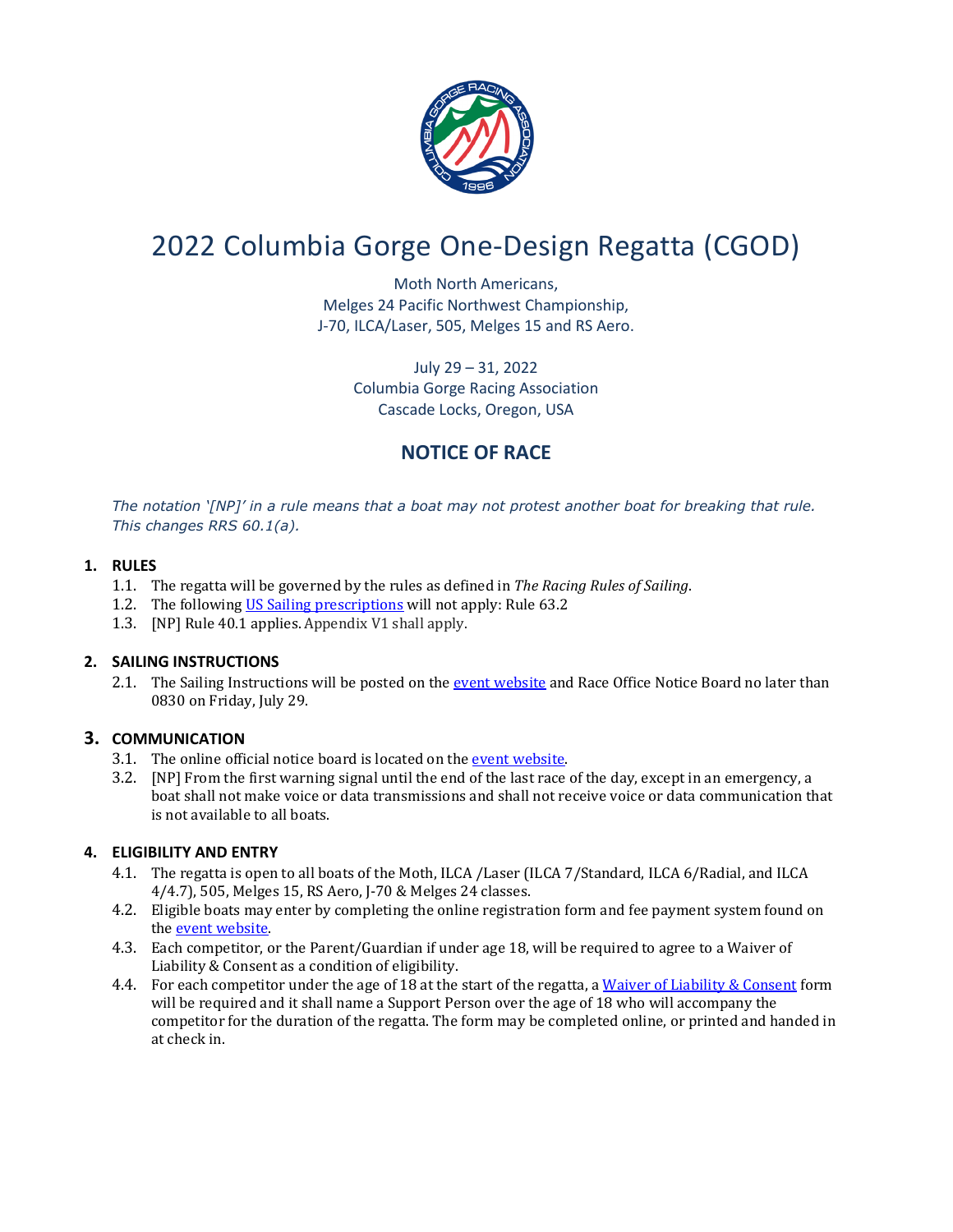#### **5. FEES**

- 5.1. Entry fees for all classes are listed in the table below. Entry fees vary according to the number of crew and number of racing days.
- 5.2. The Early Entry fee will apply to entries completed and paid on or before June 30, 2022.
- 5.3. The Late Entry fee will apply to entries completed or paid after June 30, 2022.
- 5.4.

|            | <b>Racing Days</b> | <b>Dinner Tickets</b> | Early        | Late Entry |
|------------|--------------------|-----------------------|--------------|------------|
|            |                    |                       | <b>Entry</b> |            |
| ILCA/Laser | 2                  |                       | \$105        | \$125      |
| RS Aero    | 2                  |                       | \$105        | \$125      |
| Melges 15  | 2                  | 2                     | \$130        | \$150      |
| Moth       | 3                  |                       | \$125        | \$150      |
| 505        | 2                  | 2                     | \$130        | \$150      |
| $J-70$     | 2                  | 4                     | \$175        | \$200      |
| Melges 24  | 3                  | 4                     | \$210        | \$250      |

5.5. CGRA Intermediate or Pro members are eligible for a discount of \$5.00 (you can join CGR[A here\)](http://www.cgra.org/membership.htm).

- 5.6. Entry fees include complimentary boat storage during the regatta, post-racing refreshments, and admission to the regatta dinner for members of the crew as listed above.
- 5.7. The Port of Cascade Locks requires a daily parking fee for cars and trailers payable on site.
- 5.8. Non-reserved marina moorage for coach boats is \$10.00/day on a space available basis. Check in at the CGRA Race Office for details.
- 5.9. Additional dinner tickets may be purchased for \$25.00 each.
- 5.10. Entry fee refunds will be processed according to the following policy:<br>5.10.1. withdrawal prior to the close of early registration:100% re
	- 5.10.1. withdrawal prior to the close of early registration: 100% refund<br>5.10.2. withdrawal after early registration deadline: 50% refund
	- 5.10.2. withdrawal after early registration deadline: 50% refund<br>5.10.3. withdrawal within 7 days of regatta start date: 0% refund
	- withdrawal within 7 days of regatta start date: 0% refund

#### **6. SCHEDULE**

| Friday, July 29   | 0830-1000         | Moth & Melges 24 Registration at CGRA Race Office      |  |
|-------------------|-------------------|--------------------------------------------------------|--|
|                   | 1030              | Moth & Melges 24 Competitors meeting                   |  |
|                   | 1200              | First Race Warning Moths & Melges 24                   |  |
| Saturday, July 31 | 0830-1000         | Registration at CGRA Race Office                       |  |
|                   | 1000              | Moth First Race Warning                                |  |
|                   | 1030              | Competitors Meeting All Classes Except Moth, Melges 24 |  |
|                   |                   | J-70 Competitors Meeting Held At Stevenson Boat Ramp   |  |
|                   | 1200              | First Race Warning All Classes Except Moth             |  |
|                   | 1800              | Regatta Dinner                                         |  |
| Sunday, August 1  | 0930              | <b>First Race Warning Moth</b>                         |  |
|                   | 1100              | First Race Warning All Classes Except Moth             |  |
|                   | 1500              | No warning signal will be made after                   |  |
|                   | ASAP after racing | <b>Awards Presentation</b>                             |  |

6.1. The number of races scheduled is 12 for Moth and Melges 24, all other classes 9.

#### **7. MEASUREMENT**

7.1. A boat shall comply with Rule 78.1 at all times while afloat. Spot checks by the technical committee may be performed on any boat at any time during the event.

#### **8. VENUE**

8.1. The race area will be the Columbia River adiacent to the Cascade Locks Marine Park (see Attachment [A\)](http://cgra.org/CGRA%20documents/NOR%20Attachment%20A%20(2).pdf).